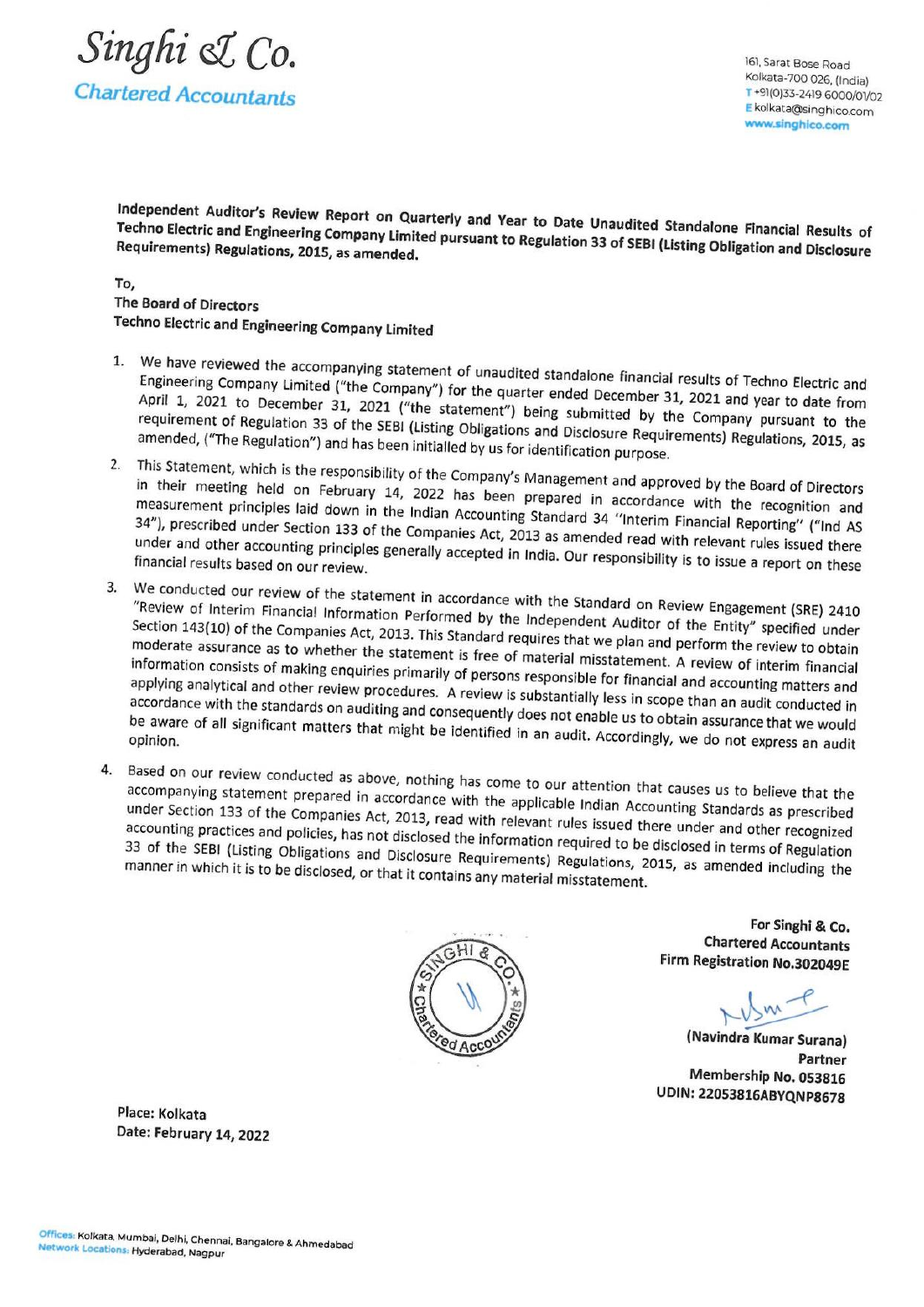

Independent Auditor's Review Report on Quarterly and Year to Date Unaudited Consolidated Financial Results of<br>Techno Electric and Engineering Company Limited pursuant to Pequistion 22 of Capatied Financial Results of Techno Electric and Engineering Company Limited pursuant to Date Unaudited Consolidated Financial Results of<br>Disclosure Requirements) Regulations, 2015, as amended. Disclosure Requirements) Regulations, 2015, as amended.

## To,

## The Board of Directors Techno Electric and Engineering Company Limited

- 1. We have reviewed the accompanying statement of unaudited consolidated financial results of Techno Electric<br>and Engineering Company Limited (hereinafter referred to as the "Parent Company") and its subsidiaries<br>(hereinaf
- 2. This statement which is the responsibility of the Parent Company's Management and approved by the Parent Company's Board of Directors, in their meeting held on February 14, 2022, has been prepared in accordance with the
- 3. We conducted our review of the statement in accordance with the Standard on Review Engagement (SRE) 2410 "Review of Interim Financial Information Performed by the Independent Auditor of the Entity," specified under<br>Sect assurance that we would be aware of all significant matters that might be identified in an audit. Accordingly, we<br>do not express an audit opinion.<br>We also performed procedures in accordance with the circular issued by the

- SEBI (Listing Obligations and Disclosure Requirements) Regulations, 2015, as amended, to the extent applicable.<br>4. The statement includes the financial results of entities given below:<br>5 Subsidiaries Techno Data Center L Joint Ventures - Kohima Energy Private Limited,
- Joint Ventures Kohima Mariani Transmission Limited (Ceased to be Joint Venture w.e.f. 16-11-2021)<br>5) Based on our review conducted and procedure performed as stated in para 3 above nothing has come to our attention that applicable Indian Accounting Standards as prescribed under Section 133 of the Companies Act, 2013, read with<br>relevant rules issued there under and other recognized accounting practices and politics Act, 2013, read with relevant rules issued there under and other recognized accounting practices and policies Act, 2013, read with<br>information required to be disclosed in terms of Regulation 33 of the SEDI (Lights QU). Beginning information required to be disclosed in terms of Regulation 33 of the SEBI (Listing Dolicies, has not disclosed the<br>Requirements) Regulations, 2015, as amended including the manner in which it is Colligations and Disclosur Requirements) Regulations, 2015, as amended including the manner in which it is to be disclosed, or that it<br>contains any material misstatement.